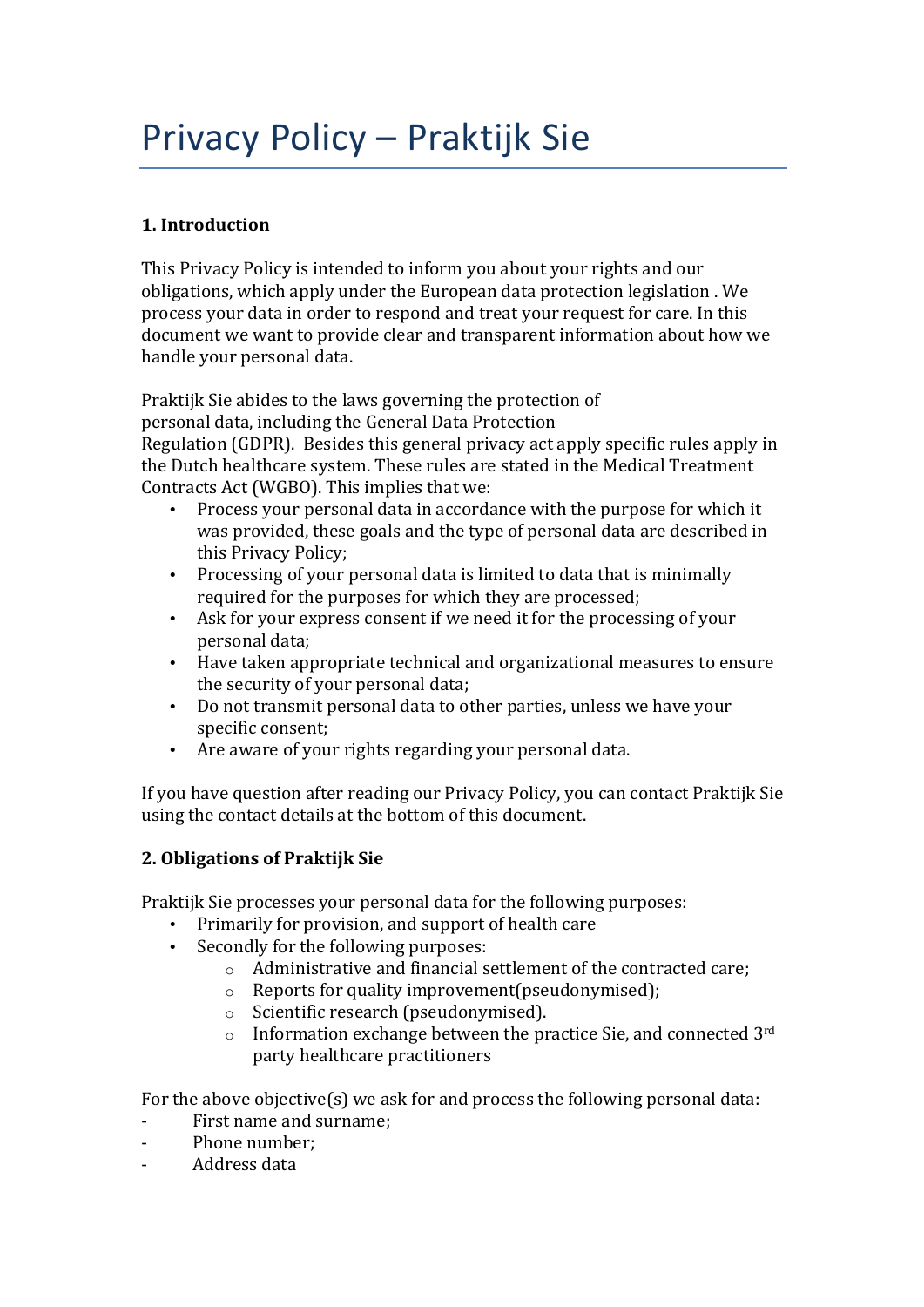- E-mail address;
- Gender
- Date of birth
- BSN number
- Health insurer and customer number
- Medical information regarding Basis GGZ or SGGZ care request

Your personal data will not be archived for longer than is necessary for required care, or as is required by law. For medical data s this archive period is 15 years (from the last treatment), unless longer storage is necessary (e.g. for the health of yourself or your children). Financial data is kept for a maximum of 7 years for the duration of the agreement and thereafter.

# **3. Your rights as a client**

With regard to your personal data, you have the following rights:

- the right to know whether personal data is processed by you;
- the right to inspect and copy the data that is processed (insofar as the privacy of another person is not harmed);
- the right to request the correction, addition or removal of your data;
- $\cdot$  the right to block the provision of your data to third parties;
- the right to request the deletion of your medical file. This can only be met if the retention of the data for another is not of considerable importance and the data must not be retained on the basis of a statutory regulation;
- the right to add your own statement (of medical nature) to your file;
- the right to oppose the processing of your data.

If you wish to exercise your rights, you can contact your care provider or the office manager of Praktijk Sie.

# **4. Providing your data to third parties**

The care practitioners and employees of Praktijk Sie have the obligation to treat your personal data confidentially. This means, e.g. that the healthcare provider needs your explicit consent for the provision of your personal data. There are, however, some exceptions to this rule. Based on the general Data Protection Act (now the General Data Protection Regulation) and other legal regulations, the care provider's duty of confidentiality can be breached if there is a serious risk to your health or that of a third party.

We never pass on personal data to other parties with whom we have not entered into a processor agreement. We have secured confidentiality arrangements to ensure the security of your personal data with regard to the website of Praktijk Sie, and the Electronic Patient Dossier. Furthermore, we will not provide the information provided by you to other parties, unless this is legally required and permitted. We may only share personal data with third parties if you expressly give us written consent.

We do not provide personal data to parties which are located outside the EU.